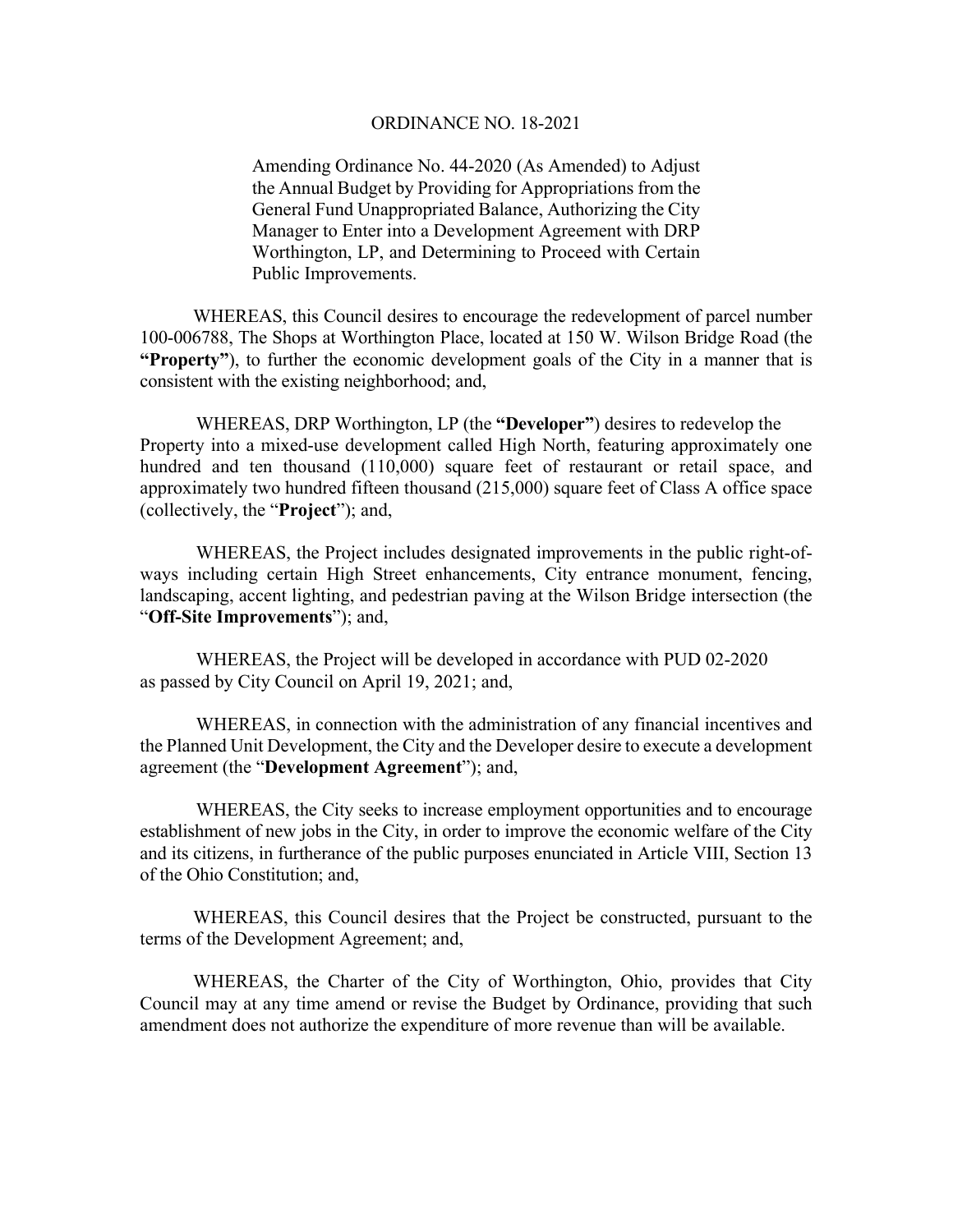## ORDINANCE NO. 18-2021

 NOW, THEREFORE, BE IT ORDAINED by the Council of the Municipality of Worthington, County of Franklin, State of Ohio:

 SECTION 1. That there be and hereby is appropriated from the unappropriated balances in the General Fund and W Wilson Bridge Rd. MPI TIF Fund as follows:

| Account No.              | Description            | Amount       |
|--------------------------|------------------------|--------------|
| <b>General Fund #101</b> |                        |              |
| 101.1070.560983          | Development Incentives | \$800,000.00 |

## **W Wilson Bridge Rd. MPI TIF Fund #920**

920.9020.560990 High North Site Improvements \$ 1,500,000.00

 SECTION 2. For the purposes of Section 2.21 of the Charter of the City, this ordinance shall be considered an "Ordinance Determining to Proceed" with the Off-Site Improvements, notwithstanding future actions of this Council, which may be necessary or appropriate in order to comply with other requirements of law.

 SECTION 3. That the City Manager is hereby authorized to execute the Development Agreement on behalf of the City with DRP Worthington, LP, and/or any related entity formed for the specific purpose of developing said Property ("DRP Worthington"), which includes provisions regarding the construction of the Project, administration of the PUD, financial incentive structure, and the undertaking of the Off-Site Improvements. The City Manager and other appropriate City officials are further authorized to provide such information and to execute, certify or furnish such other documents, and to do all other things as are necessary for and incidental to carrying out the provisions of the Development Agreement.

SECTION 4. That the City Manager, upon consultation with the City Engineer and approval to form by the Law Director, is authorized to grant to DRP Worthington temporary construction easements in, over, through, under, and across all public right-of-ways to the extent reasonably necessary to complete the Project.

SECTION 5. The City Manager, the Director of Finance and the Director of Law, and any other City official, as appropriate, are each authorized and directed to sign any other documents, instruments or certificates and to take such administrative actions as are necessary or appropriate to consummate or implement the transactions described in or contemplated by this Ordinance and the Development Agreement, except for any additional financial incentives that require separate legislative approval.